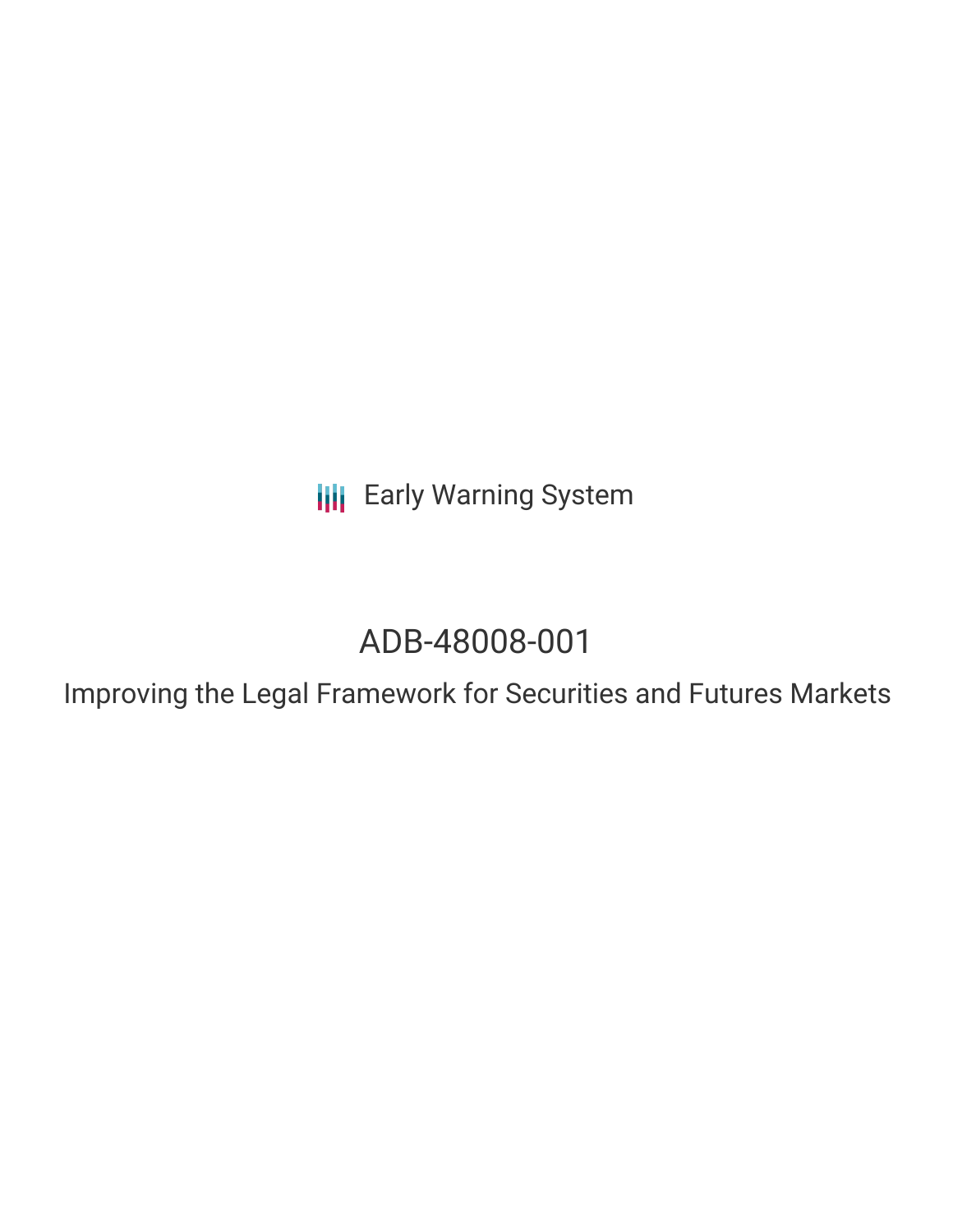

# **Quick Facts**

| <b>Countries</b>               | China                                                                        |
|--------------------------------|------------------------------------------------------------------------------|
| <b>Financial Institutions</b>  | Asian Development Bank (ADB)                                                 |
| <b>Status</b>                  | Approved                                                                     |
| <b>Bank Risk Rating</b>        | U                                                                            |
| <b>Voting Date</b>             | 2014-07-10                                                                   |
| <b>Borrower</b>                | Government of the People's Republic of China, Legislative Affairs Commission |
| <b>Sectors</b>                 | Finance                                                                      |
| <b>Investment Type(s)</b>      | <b>Advisory Services</b>                                                     |
| <b>Investment Amount (USD)</b> | \$ 0.30 million                                                              |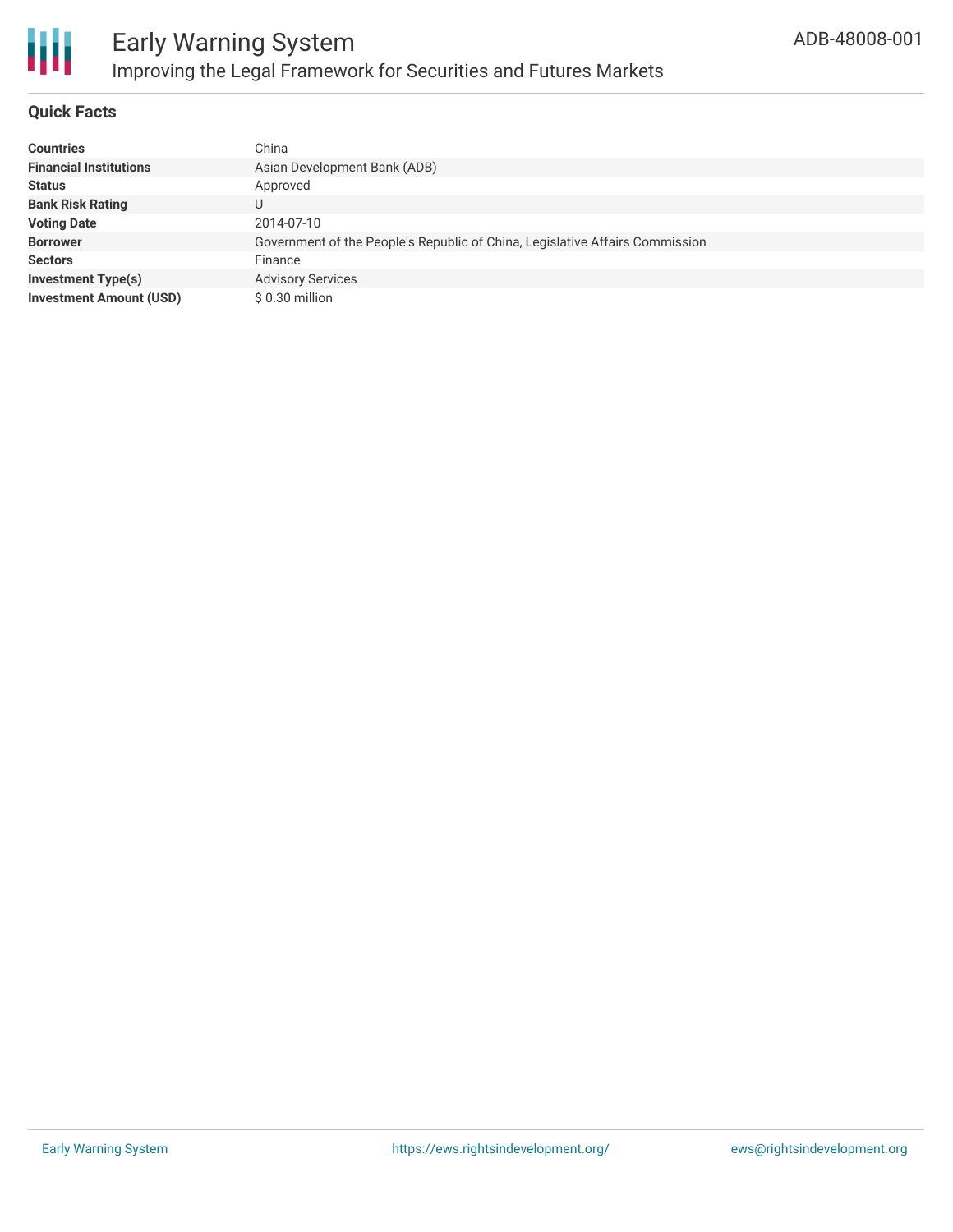

# **Project Description**

According to ADB website, the TA will provide inputs to support the review of the draft of the revised Securities' Law and also the draft of a new Futures' Law. These inputs will be used in the legislative process to prepare for the first and subsequent readings of the laws by the Standing Committee of the NPC. Work on Securities' and Futures' Laws has already been listed on the 5-year lawmaking plan of the Standing Committee of the 12th NPC. The TA directly supports the process to enable up-todate and complete legislation to facilitate development of the financial system. The TA builds on prior ADB work on legislation that includes ADB's Law and Policy Reform program in the PRC from 1993 to 2003 that facilitated the development of commercial and economic laws. The work resulted in adoption of the first Securities Law, Trust Law, Company Law (amendment), Bankruptcy Law, and legal adjustment relating to antidumping, countervailing duties, safeguards, import and export of goods, Foreign Trade Law, and cross-border merger and acquisition, upon accession to the World Trade Organization. The TA is also related to the existing TA, Developing a Legal System for the Credit Market and to the closed TA on Capacity Building of the Capital Markets' Regulatory System.

Safeguard categorization is not applicable for this project based on bank's documents.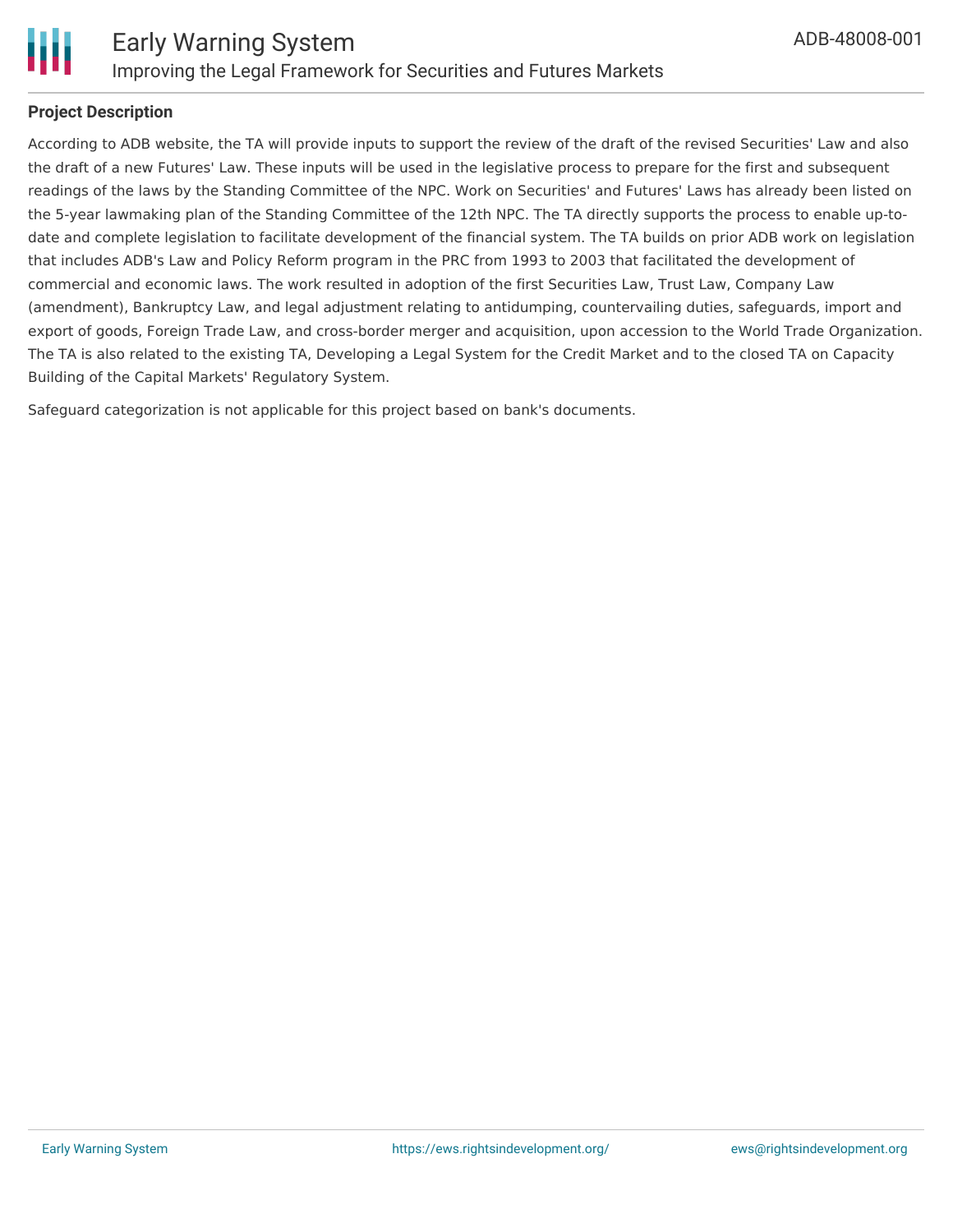

# **Investment Description**

Asian Development Bank (ADB)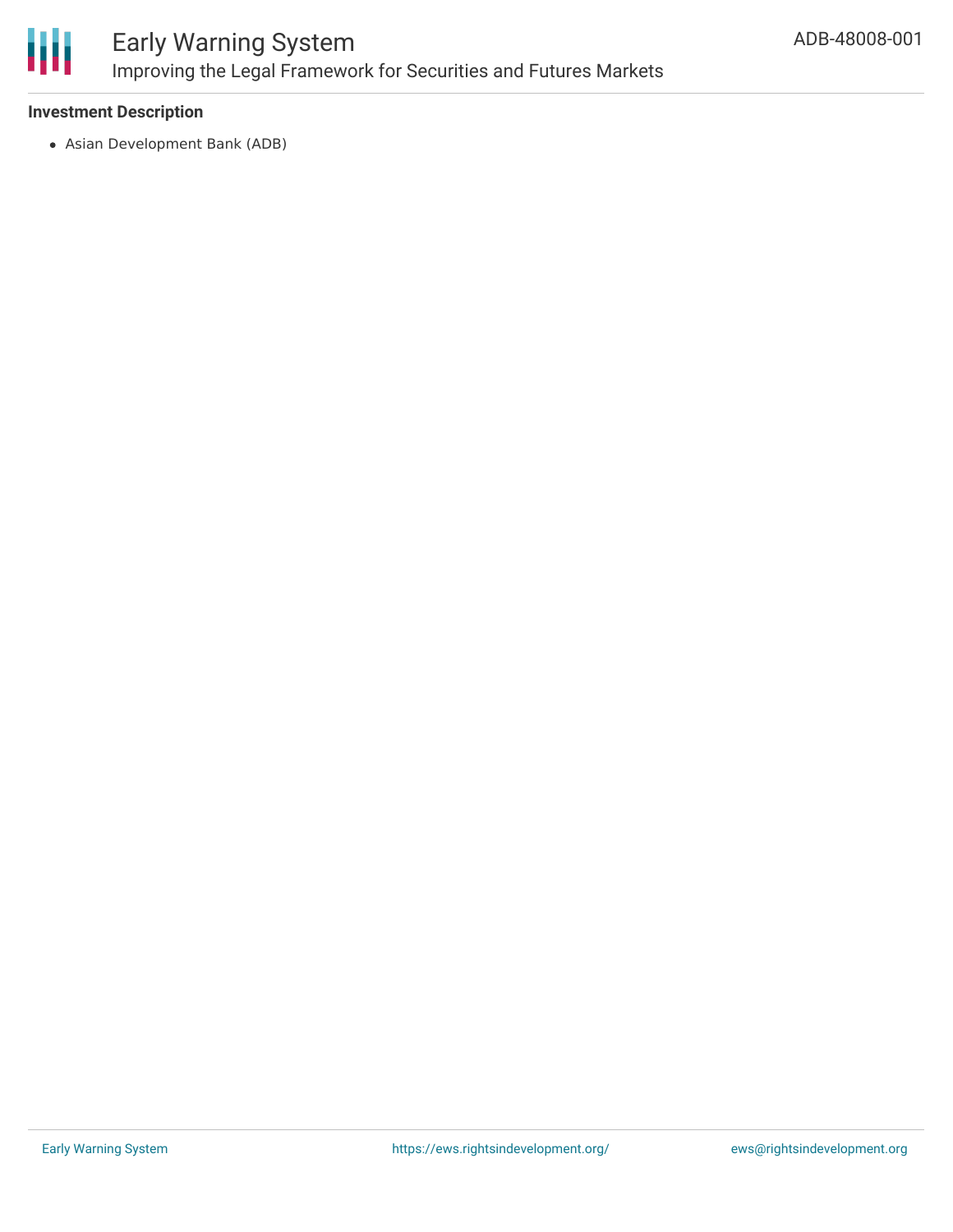

#### **Contact Information**

Project Officer: Giannetto, Giacomo G. East Asia Department No contact information provided at the time of disclosure.

#### ACCOUNTABILITY MECHANISM OF ADB

The Accountability Mechanism is an independent complaint mechanism and fact-finding body for people who believe they are likely to be, or have been, adversely affected by an Asian Development Bank-financed project. If you submit a complaint to the Accountability Mechanism, they may investigate to assess whether the Asian Development Bank is following its own policies and procedures for preventing harm to people or the environment. You can learn more about the Accountability Mechanism and how to file a complaint at: http://www.adb.org/site/accountability-mechanism/main